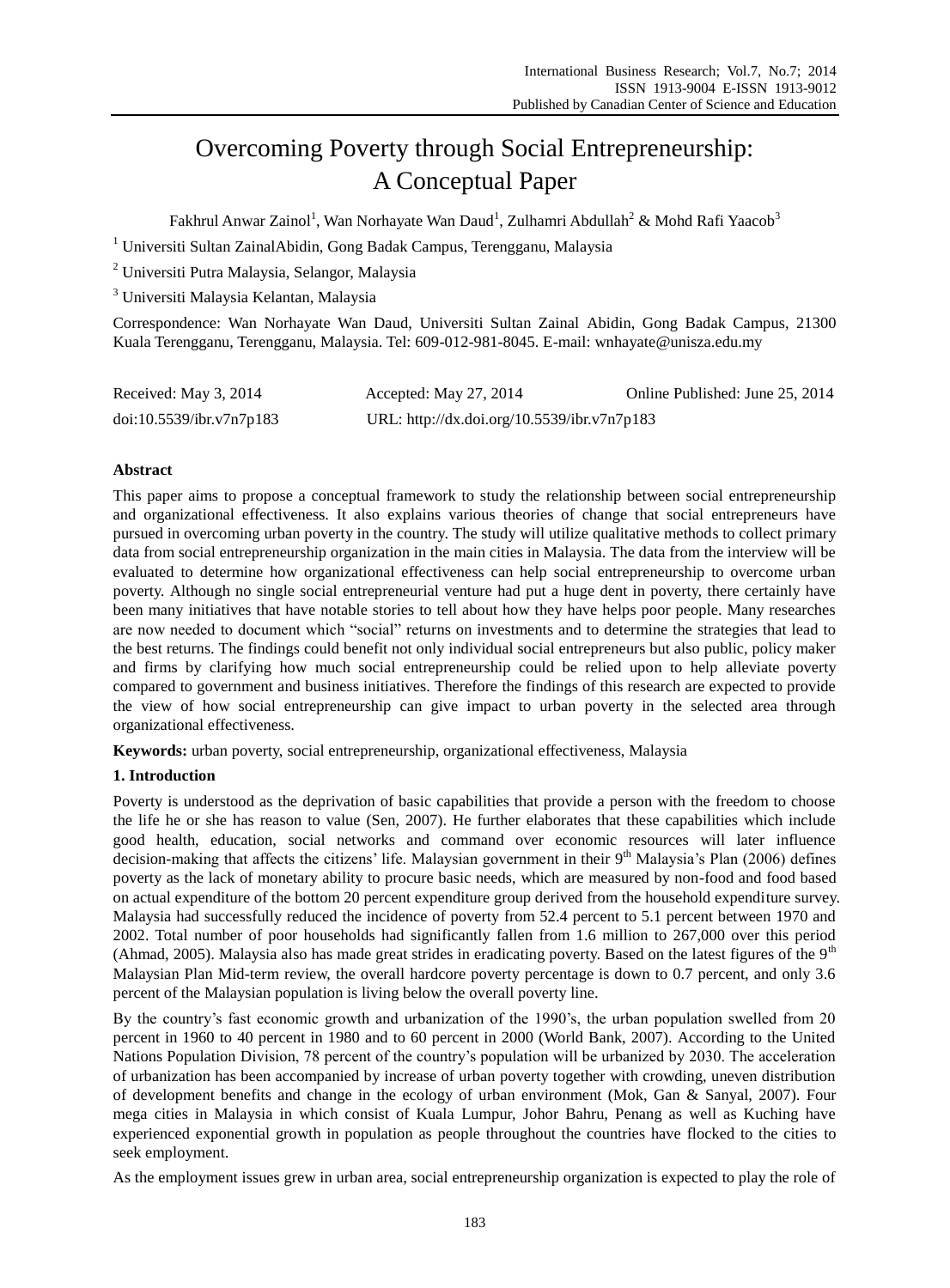change agents in the social sector (Dees, 2003). Marrioti and Glackin (2013) believe that social entrepreneurship is a for-profit enterprise that has the dual goals of achieving profitability and attaining beneficial social returns. Rather than the usual entrepreneurship organization, social entrepreneurship is looked into as ray of hope to help those below the poverty line to live a better life in the future. The effectiveness of such social entrepreneurship in achieving the organization"s goals and their efficiency in their financing will further enhance their impact towards eradicating urban poverty.

In an article "Varsities Urged (2003)" by Ha (2010), he viewed social entrepreneurship in Malaysia as still trying to gain momentum. Therefore, this research will helps scholars and practitioners to examine the effectiveness of "social" entrepreneurship in overcoming urban poverty in the country. In seeking to clarify the stated issue it is organized as follows: First, summary of literature on the concept of Urban Poverty, Social Entrepreneurship and Organizational Effectiveness is thoroughly discussed. Second, problem statement of the research is presented. Third, research's methodology and samples are both described. Fourth, the proposed conceptual framework is highlighted. Finally, the conclusion is provided by summarizing the avenue for future finding.

# **2. Literature Review**

# *2.1 The Underlying Theory of Social Entrepreneurship*

Social entrepreneurship combines the passion of a social mission with an image of business-like discipline, innovation, and determination. Owing to this dual-targeted nature, social entrepreneurship often has to exist between three common sectors: non-profit, for-profit and governmental (Pa 'renson, 2011). There were various researches done pertaining to social entrepreneurship and considerable debates have occurred over the definition of social entrepreneurship (Martin & Osberg, 2007). Dees (2001) provided the key ideas about social entrepreneurship by believing that it involves pursuing highly innovative approaches to addressing social problems and doing so in an opportunistic, persistent, and accountable manner. Innovative approaches are typically pursued by non-profits or NGOs, but they can also be launched by for-profits or government agencies.

Based on existing research in social organizational management, economics and strategic management, Scott Helm (2007) developed a conceptualization of social entrepreneurship grounded in the realities of the social sector. He states that social entrepreneurship is the catalytic behaviour of non-profit organizations that engenders value and change in the sector, community or industry through the combination of innovation, risk-taking, and proactiveness. In addition to that, he also constructed and tested a scale to measure social entrepreneurship. Hence, the author uses the common themes of social entrepreneurship to formulate his theory. The theory concludes that a social entrepreneurship can be considered effective if it contain these features which are: innovation, risk-taking, and proactiveness.

## *2.2 Organizational Effectiveness*

Organizational effectiveness is the ability of an organization to effectively accomplish its goals and objectives as stated by Selden and Sowa (2004). During the symposium of the Academy of Management which occurred more than two decades ago the organization effectiveness models were argued and Cameron and Whetten (1996) had listed the models in their book. They are, goal model (organization"s successful accomplishment of the goals), resource dependence model (organization"s successful acquirement of needed resources), internal congruence model (organization"s consistency in internal functioning without strain) and the last one is strategic constituency model (organization successfully satisfy strategic constituency). In addition to that Gandy et al. (2012) in their study had proved their hypothesis that organizational effectiveness has significant positive relationship with social entrepreneurship.

Therefore, based on the listed model, the main model studied by this paper are, Goal Model and Resource Dependence Model. These models along with Gandy et al. (2012) hypothesis is main guideline for this paper to find out how organizational effectiveness in social entrepreneurship can overcome urban poverty in Malaysia.

## *2.3 Relationship between Social Entrepreneurship and Organizational Effectiveness*

Social entrepreneurship is a for-profit enterprise that has the dual goals of achieving profitability and attaining beneficial social returns (Dees J., 2001). Herman and Renz (2004) share the same believe that the effectiveness of social entrepreneurship should be seen as a construct of multiple variables just as it is in the profit seeking ventures.Therefore, because organizations often have multiple goals, a single factor is inadequate for measuring organizational effectiveness. Researchers agree that for social entrepreneurship organizations, two of the most important factors related to effectiveness are; how well the organization achieves its specific mission and how financially efficient it is in doing so (Duncan, 2007; Levy & Brennan, 2006).

Research made by Gandy et al. (2012) support above stand by illustrating the existence of positive relationship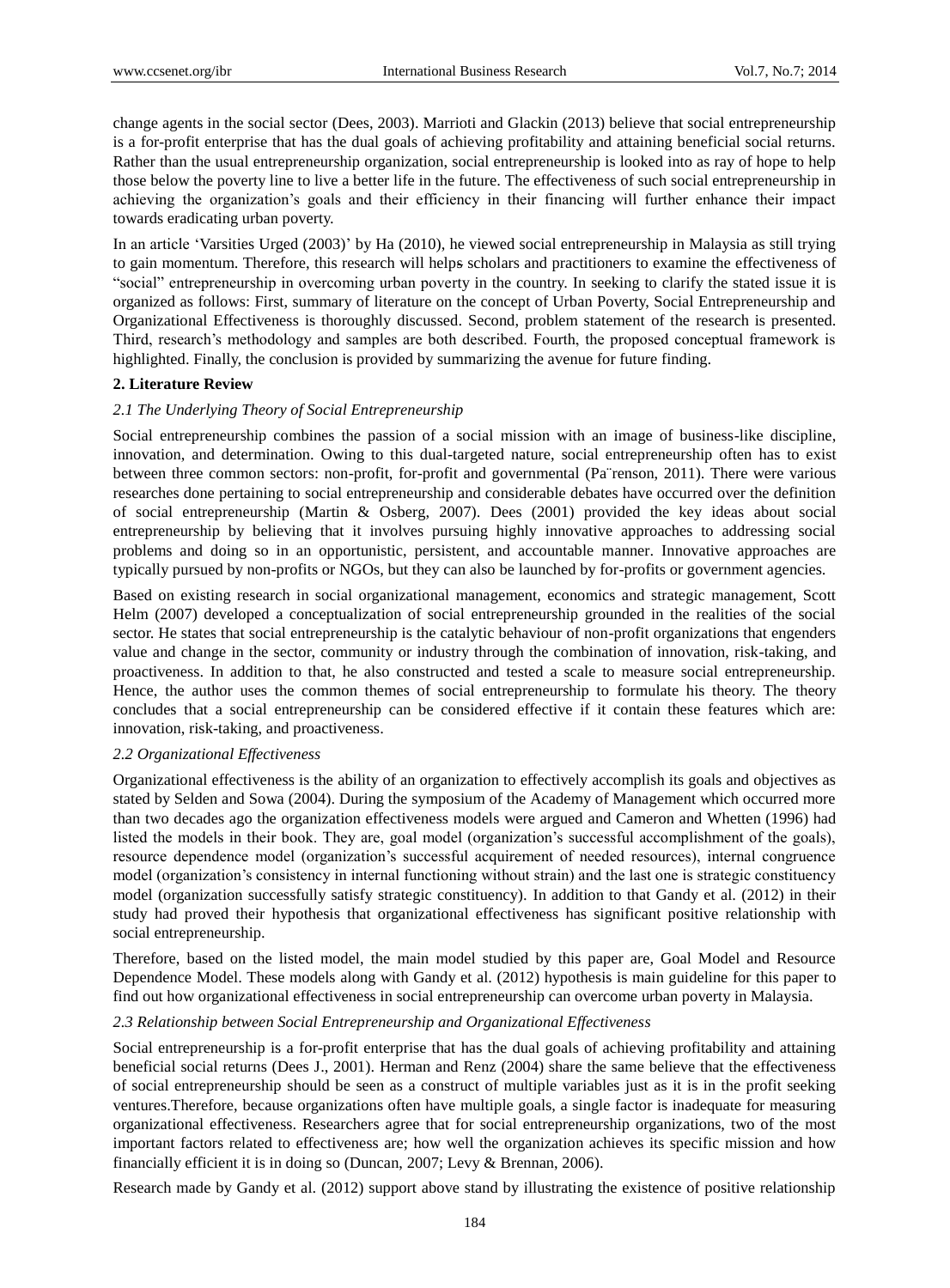between social entrepreneurship and organizational effectiveness. They conclude in their finding that, as social entrepreneurship behaviour increases, organizational effectiveness tends to increase as well. This positive relationship would help organizational leaders develop strategies and adopt practices that could potentially have a significant impact on outcomes and the ability of the organization to achieve its mission. The study further suggest that leaders may want to think about proactively seeking ways to implement programs, policies, and services before other organizations in the same field do. Leaders who push their organizations to find and develop new methods for delivering services, coordinating volunteers, raising money, and for accomplishing other related tasks will be more effective. Their organizations tend to standout and attract more financial support rather that social entrepreneurship that lacks in this aspect thus sometimes making it hard to address urban poverty issues.

#### *2.4 Impact of Social Entrepreneurship in Overcoming Urban Poverty*

As one of the developing country, Malaysia have no explicit or specific national policy which directly addressed problems of the poor in the existing urban area according to Siwar and Kasim (1997). Therefore, Sarif et. al., (2013) based on their study, believe that there is a dire need for social entrepreneurship to build up the society in the long run. But the lowest levels of social entrepreneurship seem to exist in Asian regions which of course include Malaysia. This is based on Social Entrepreneurship activity (SEA) prevalence in 49 countries by using the Global Entrepreneurship Monitor (GEM) by Lepoutre et.al (2011). The minimal number of social entrepreneurship for Asian is because Malaysian themselves are still new to the concept (Sarif et. al., 2013).

The Deputy Higher Education Minister of Malaysia claimed that using the social entrepreneurship concept, would benefit about 40 per cent of Malaysian from the low-income group (Ha, 2010). Although it has been an overlooked area in the past, acknowledging it might create confidence with regard to choice and usage of the available facilities among the social entrepreneurs. Universities should teach the social entrepreneurship concept as a topic in its management courses so that students would receive a greater challenge in preparing a more effective sales tactic, especially for the lower income group.

Reviewing the past relationship between social entrepreneurship and urban poverty has led to an assumption of the existence of positive relationship between them if the proper organizational effectiveness is implemented in the social entrepreneurship itself. The existence of the relationship will help to put a huge mark in eradicating the numbers of urban poverty in the country.

#### **3. Problem Statement**

Previous researches" findings had proved the effectiveness in social entrepreneurial organizations can give impact to urban poverty such as in Herman and Renz (2004); Gandy et al. (2012); Duncan (2007) and Levy and Brennan (2006). However in Malaysia, research to examine such relationship is still non-existence. Therefore, this study will try to explain how social entrepreneurship can overcome urban poverty through organizational effectiveness by the guidance of the following research objectives: 1) To overview the effectiveness of the social entrepreneurship initiatives that social entrepreneurs have pursued in solving urban poverty issues. 2) To determine whether social entrepreneurship initiative have intended impact on organizational effectiveness in the context of urban poverty. 3) To identify social entrepreneurship model in overcoming urban poverty that currently being practiced in Malaysia. 4) To propose a comprehensive plan of action (social entrepreneurship – urban poverty based model) in Malaysia context.

### **4. Research Methodology**

This study will be conducted through in-depth interviews (case study method). The methodological approach of case study will be used to collect the data and organise the research. Qualitatively, six case studies will be developed to capture the richness of data gathered by social entrepreneurs. The results of interviewing social entrepreneurs (government officials, intellectuals and corporate figures) will be presented in a variety of tables and boxes.

Although case study requires more resources and consumes more time, it has the advantage of enhancing the quality of the study and increasing its external validity. There are three types of case study notes by Yin (1984) which are exploratory, descriptive and explanatory. The case study for this research will be an explanatory type as it aims to examine closely both at a surface and deep level in order to explain the phenomenon of how organizatinal effectiveness can effect social entrepreneurship to overcome urban poverty.

Through this methodology, representatives from six social entrpreneurship organizations from the main urban areas in Malaysia will be invited to a one-hour face-to-face semi-structured, in-depth interviews. The method of interviewing social entrepreneurs, a number of government officials and intellectuals as well as corporate figures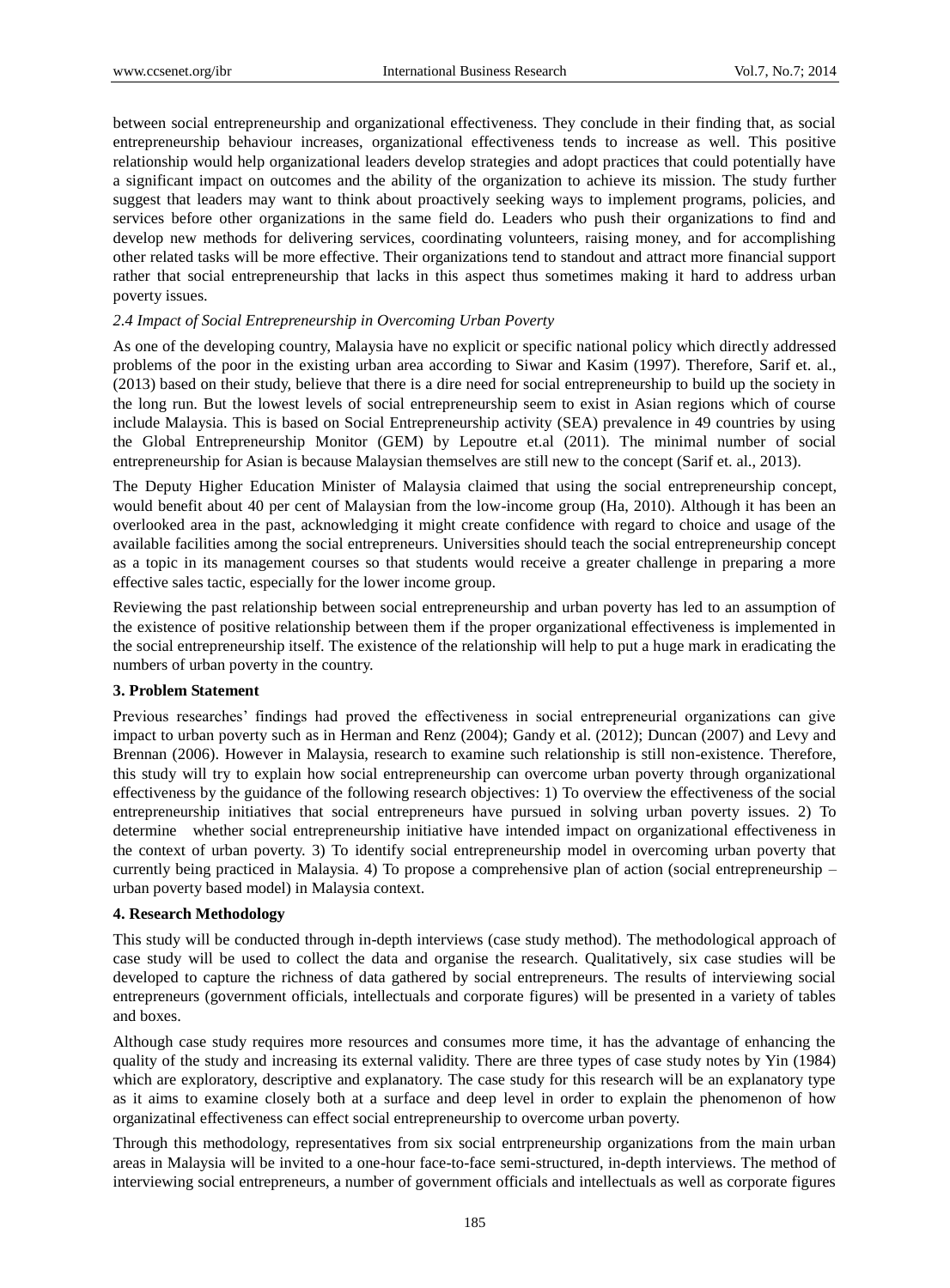with special interest in social entrepreneurship will equip this research with a holistic perspective of the social entrepreneurship environment.

The interview question is constructed to explore the organizational effectiveness in each of the social entrepreneurship organization in eradicating urban poverty of the selected areas. In the beginning of the interview, the participant will answer questions about the organization"s background and the financial information about the organization is requested by the interviewing team. Pictures and physical descriptions of the organization"s office is also recorded in order to evaluate how effective the organization in organizing the environment of their office. In the later part of the interview, the questions will evolve around how well the organization at achieving their goals and how financially efficient they are in order to be a successful social entrepreneurship organization. All of the session will be digitally decoded by the interviewing team using a voice recorder.

The recorded inteview will be in form of MPEG-2 Audio Layer III (MP3) format. The data from the audio will be encoded according to the reasearch protocol. All of the similar outcomes from the interview will be used to create a proper conclusion for this study. Such outcome will later complete the final objective of the study which is to propose a comprehensive plan of action (social entrepreneurship – urban poverty based model) in Malaysia context.

## **5. Rethinking Organizational Effectiveness through Social Entrepreneurship in Urban Poverty in Malaysia**

This study is conducted to examine the relationship between social entrepreneurship and organizational effectiveness in Malaysia. The past researches have proven that organizational effectiveness can give impact on social entrepreneurship in overcoming urban poverty. Thus these are the propositions:

Table 1. A propositional framework of the relationship between social entrepreneurship and organizational effectiveness

| <b>SOCIAL ENTREPRENEURSHIP</b> | ORGANIZATIONAL EFFECTIVENESS |  |
|--------------------------------|------------------------------|--|
| Innovation                     | <b>Mission Achievement</b>   |  |
| <b>Proactiveness</b>           | <b>Financial Efficiency</b>  |  |
| Risk-taking                    |                              |  |

*Proposition 1*: Through innovation in social entrepreneurship, mission of the organization can be achieved to curb urban poverty;

*Proposition 2*: Through proactiveness in social entrepreneurship, mission of the organization can be achieved to curb urban poverty;

*Proposition 3*: Through risk-taking in social entrepreneurship, mission of the organization can be achieved to curb urban poverty;

*Proposition 4*: Innovation in social entrepreneurship requires financial efficiency to curb urban poverty;

*Proposition 5*: Proactiveness in social entrepreneurship requires financial efficiency to curb urban poverty;

*Proposition 6*: Risk-taking in social entrepreneurship requires financial efficiency to curb urban poverty.

## **6. Conclusion**

This study attempts to contribute a small piece of evidence that the relationship between social entrepreneurship and organizational effectiveness will give a positive resolution to urban poverty in Malaysia. The outcome of this study will help to change the mindset of targeted urban poverty under study so that they become more positive towards social entrepreneurship in Malaysia. This study is also expected to be useful for social entrepreneurship organization to help those who live below the line of poverty to enhance their income and upgrade their entrepreneurship strategies through the understanding of organizational effectiveness.

# **References**

Ahmad, N. (2005). *The Role of Government in Poverty Reduction*. Paper presented at National Seminar on Poverty Eradication through Empowerment, Kuala Lumpur, Aug 23.

Ashoka. (2006). *Leading Social Entrepreneurs*. Arlington, VA: Ashoka.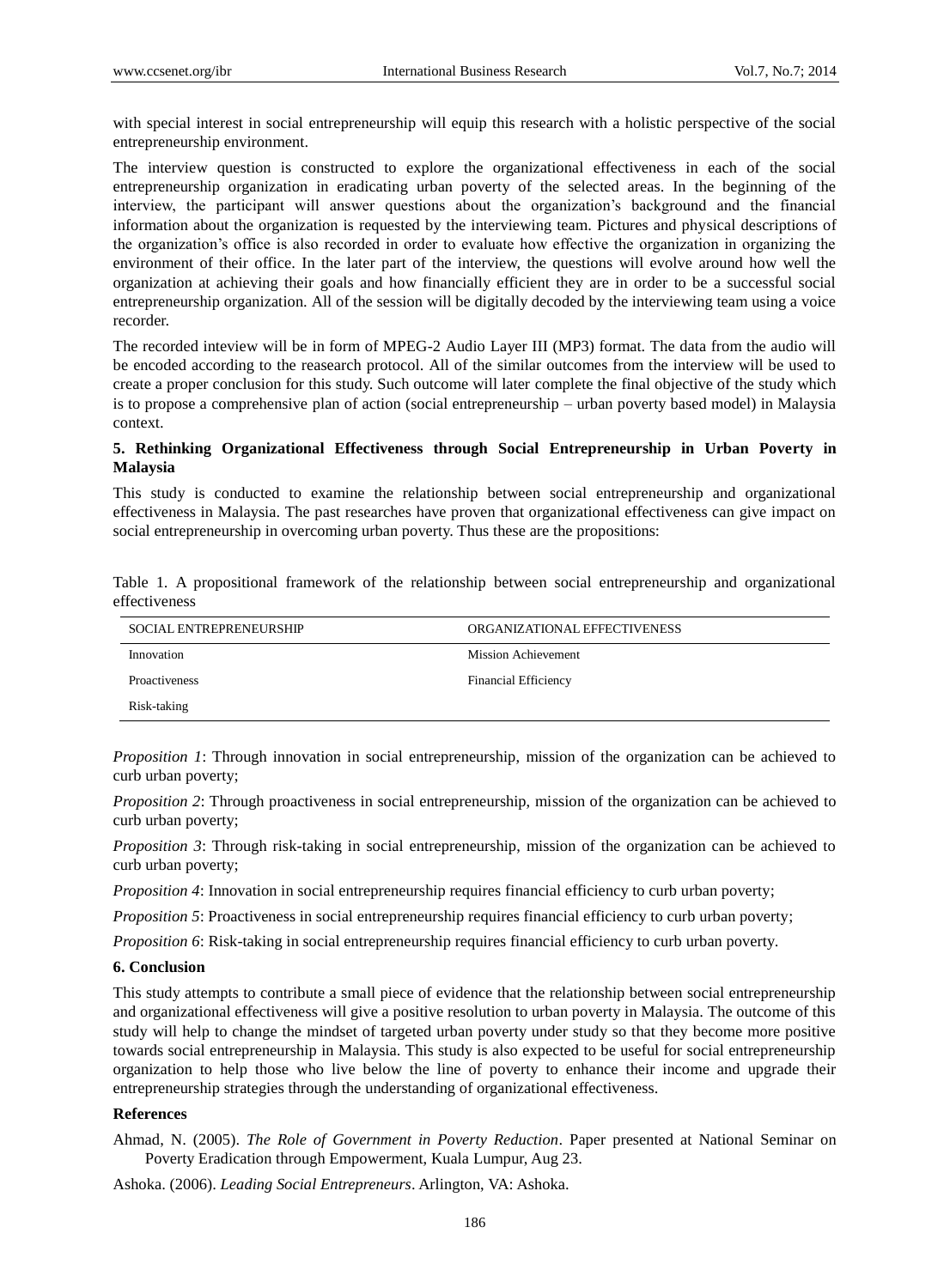- Cameron, K. S., & Whetten, D. A. (1996). *Higher Education; Handbook of Theory and Research.* New York: Agathon Press.
- Committee on Poverty Reduction, Economic and Social Commission for Asia and the Pacific. (2007). *Urban Poverty and the Working Poor: Facing the Challenges of Urbanization and Urban Poverty in Asia and the Pacific*. Fourth session, Bangkok.
- Dees, J. G. (2001). *The Meaning of Social Entrepreneurship*. Working Paper, Fuqua School of Business, Duke University.
- Duncan, E. (2007). *A Grounded Theory Study On Social Entrepreneurship* (Doctoral dissertation). ProQuest Dissertations & Theses database (UMI No. 3338361).
- Gandy, J. D. et al. (2012). *The Relationship between Social Entrepreneurship and Organizational Effectiveness.* ProQuest Dissertations & Theses Database (UMI No. 3547013).
- Ha, Z. Z. (2010, April, 10). *Varsities Urged To Pioneer Social Entrepreneurship*. Bernama. Retrieved from http://blis2.bernama.com.libproxy.unisza.edu.my/mainHomeBypass.do
- Helm, S. (2007). *Social Entrepreneurship: Defining the Non-Profit Behaviour and Creating an Instrument for Measurement* (Doctoral dissertation). ProQuest Dissertations & Theses database (UMI No. 3265545).
- Herman, R. D., & Renz, D. O. (2004). Doing Things Right: Effectiveness in Local Non-Profit Organizations, A Panel Study. *Public Administration Review, 64*(6), 694–704. http://dx.doi.org/10.1111/j.1540-6210.2004.00416.x
- Hoogendoorn, B. (2011). *Social Entrepreneurship in the Modern Economy: Warm Glow, Cold Feet.* Doctor of Philosophy Dissertation, Erasmus Research Institute of Management – ERIM, Erasmus University Rotterdam.
- Lepoutre, J., Justo, R., Terjesen, S., & Bosma, N. S. (2011). Designing a Global Standardized Methodology for Measuring Social Entrepreneurship Activity: The Global Entrepreneurship Monitor Social Entrepreneurship Study. *Small Business Economics.*
- Levy, D., & Brennan, K. (2006).*How do you measure social impact?* Social Edge. Retrieved from http://www.socialedge.org/discussions/success-metrics/measuringsocial-impact/
- Malaysia. (2006). *Ninth Malaysia Plan, 2006-2010*. Economic Planning Unit, Government Printer, Putrajaya.
- Mariotti, S., & Glackin, C. (2013). *Entrepreneurship Starting and Operating a Small Business*. New Jersey: Pearson Education.
- Martin, R. L., & Osberg, S. (2007). Social entrepreneurship: The case for definition. *Stanford Social Innovation Review*. Stanford University.
- Mok, T. Y., Gan, S., & Sanyal, A. (2007). The Determinants of Urban Household Poverty in Malaysia*. Journal of Social Sciences, 3*(4), 190-196. http://dx.doi.org/10.3844/jssp.2007.190.196
- Pa¨Renson, T. (2011). The Criteria for a Solid Impact Evaluation in Social Entrepreneurship. *Society and Business Review, 9*. http://dx.doi.org/10.1108/17465681111105823
- Sarif, S. M., Ismail, Y., & Sarwar, A. (2013). Creating Wealth through Social Entrepreneurship: A Case Study from Malaysia. *Journal of Basic and Applied*. http://dx.doi.org/349-350.10.5829/idosi.mejsr.2013.14.11.2347
- Selden, S. C., & Sowa, J. E. (2004). Testing a multi-dimensional model of organizational performance: Prospects and problems. *Journal of Public Administration Researchand Theory, 14*(3). http://dx.doi.org/10.1093/jopart/muh025
- Siwar, C., & Kasim, M. Y. (1997). Urban Development and Urban Poverty in Malaysia. *International Journal of Social Economics*, *24*(12), 158. http://dx.doi.org/10.1108/03068299710193958
- World Bank. (2007). *East Asia 10 Years after the Financial Crisis*. Washington DC.
- Yin, R. K. (1984). *Case Study Research: Design and Methods.* Beverly Hills, CA: Sage Publicatiom.